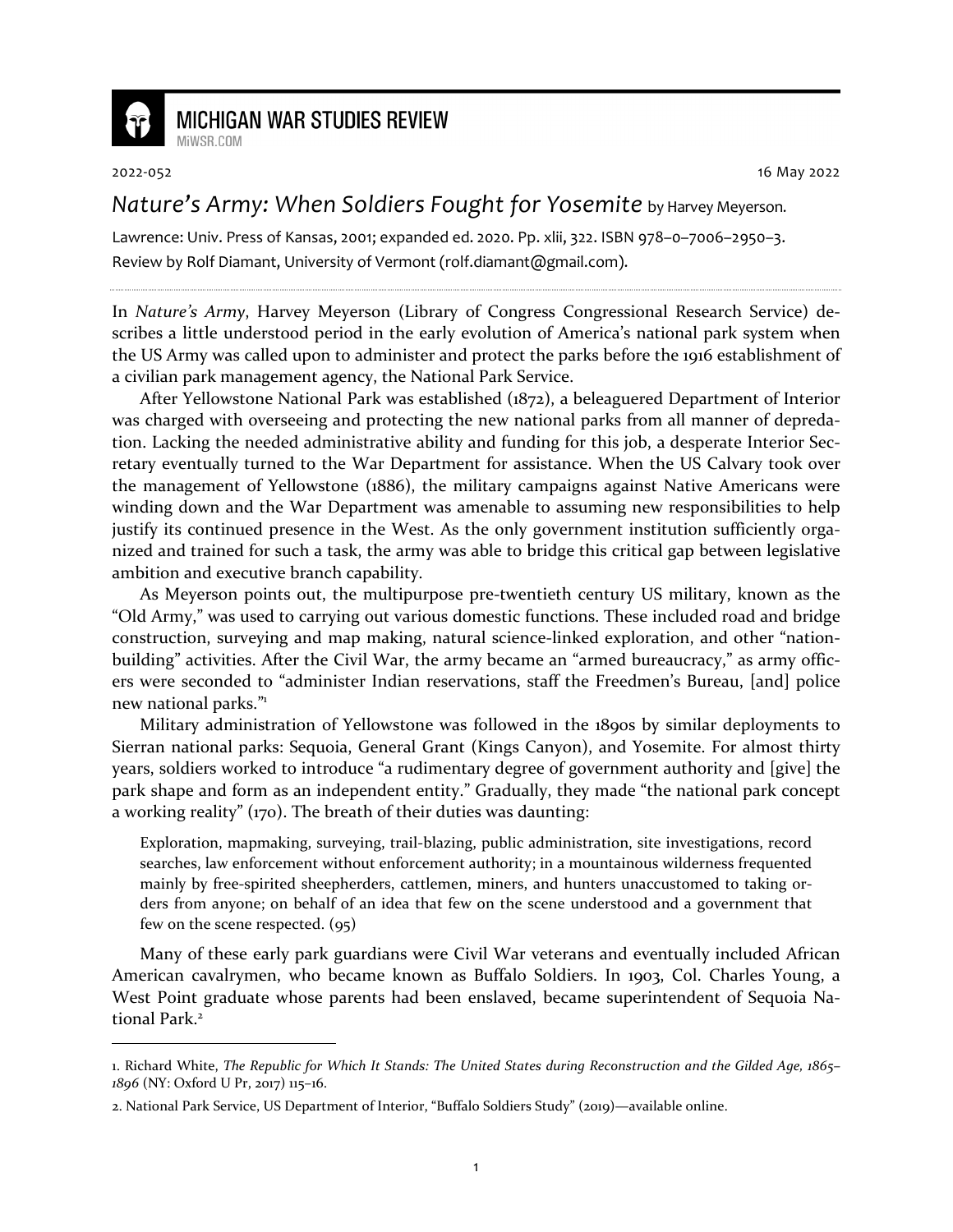Meyerson concentrates on a handful of calvary officers, mostly West Pointers, who were seasonally assigned to run the nascent Sierran parks. Whether they might have preferred other military theaters is unknown; in any case, they tackled difficult administrative assignments with diligence, acumen, and a deep personal commitment. It is debatable whether these men, as Meyerson believes, were ecological warriors and proto-environmentalists, or just honest, capable soldiers. Several showed remarkable foresight. First Lieutenant Daniel Kingman, chief engineer of Yellowstone's early road system, noted in an 1887 annual report to Congress "if the Park ever becomes truly popular and national, it will be when the people … will find what they seek—rest, recreation, and health." A national park, he stressed, should be "a source of pleasure to all who visit it, and a source of wealth to no one." If exploited and overdeveloped, particularly by railroad corporations, Kingman presciently warned, Yellowstone "will cease to belong to the whole people and will be unworthy of the care and protection of the National Government."<sup>3</sup>

The performance of these individual officers won praise from leading contemporary conservationists like Robert Underwood Johnson and John Muir. Harvard's Charles Sprague Sargent recommended that the army assume management of the newly established forest reserves as well as the national parks, recognizing the need for a special corps of military administrators "schooled in public service in a system that taught civic virtue as well as professional skill and rewarded character as much as competence" (200).

Though Meyerson's national park narrative is well grounded and carefully documented, his admiring account of the Old Army's overall record has several troubling omissions. His discussion of the early impact of West Point Military Academy is a case in point. Founded as a national school for science and engineering, West Point was "less for war-related pursuits than for the design and construction of a new nation" (19). The author is particularly impressed by the Academy's role in the early nineteenth century instilling a strong sense of national cohesion and loyalty as cadets "studied the Constitution and committed themselves in solemn ceremonies to serve united under its national banner." He quotes the army's chief of engineers, writing in 1846, that each West Point cadet was taught "he belongs no longer to a section or party, but, in his life and all his faculties, to his country" (23). If this ethic of national patriotism and constitutional fidelity was in fact so deeply ingrained, why did so many many West Point graduates and cadets quit the army in 1861 to take arms against the United States? (The government responded by revising army regulations, decreeing that any officer "shall be registered as a deserter and punished as such" if they submit a resignation not accepted by proper authority.<sup>4</sup>)

Also problematic is Meyerson's characterization of the Old Army's complicated interactions with Native Americans. He credits the cavalrymen he profiles for their unconventional sensitivity to the plight of Native Americans and contempt for the aggressive encroachment by white settlers and the suppression of Indigenous culture and economy by domineering missionaries and social reformers. The army fought Native Americans reluctantly, he contends, when forced to under civilian orders. Afterward, the army strove to fend off incursions by "greedy whites" on federally designated Indian reservations. "Although the shooting wars between soldiers and Indians grabbed the headlines and dominate popular memory today, they constitute only a small part of the army's role in Indian-white relations" (206). However, despite the author's desire that the Old Army be remembered for its more benevolent legacy, the fact remains that the army was instru-

<sup>3.</sup> Annual Report of Captain Clinton B. Sears, Corps of Engineers, for the Fiscal Year Ending June 30, 1887 (Washington: GPO, 1887) 3139.

<sup>4.</sup> Frederick C. Brightly, *An Analytical Digest of the Laws of the United States: 1857-1869* (Philadelphia, 1869) 46.